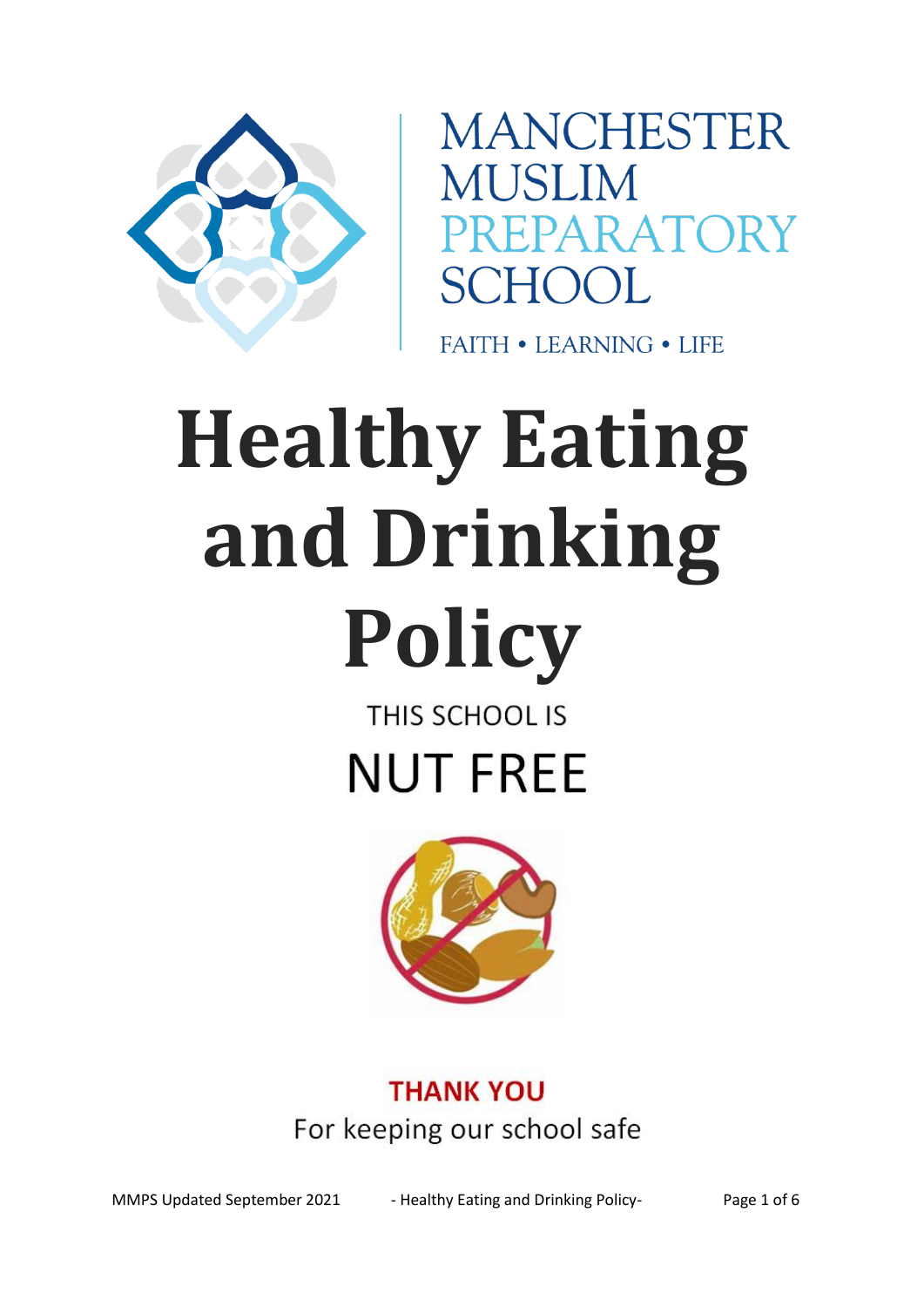### **Document Control**

| This policy has been approved for<br>operation within | Manchester Muslim Preparatory School |
|-------------------------------------------------------|--------------------------------------|
| Date of last review                                   | September 2021                       |
| Date of next review                                   | September 2022                       |
| <b>Review period</b>                                  | Yearly                               |
| Owner                                                 | <b>MMPS</b>                          |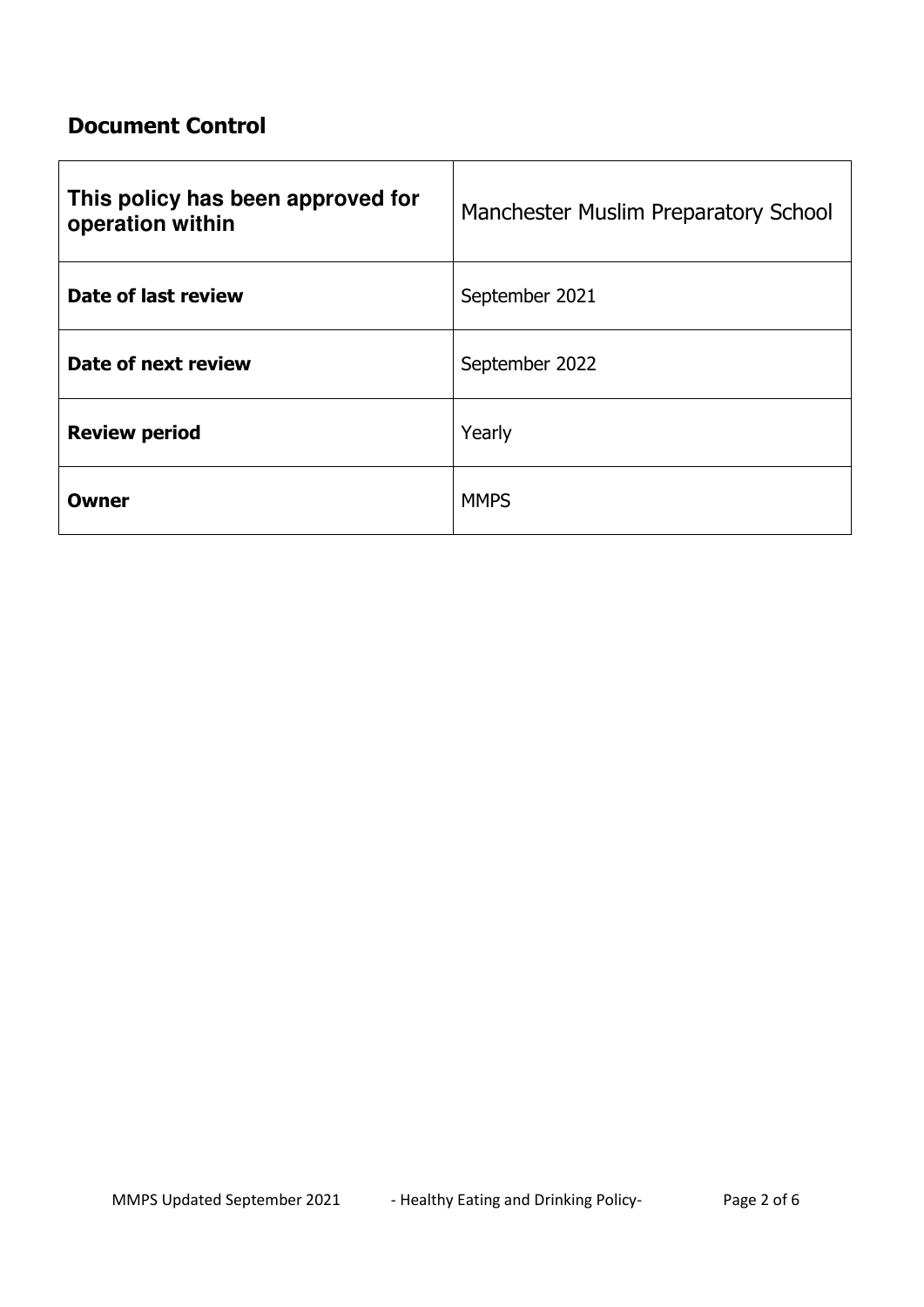**"Eat of the good things which we have provided for you."(Quran 2:1.72)**

**"Eat of what is lawful and wholesome on the earth."(Quran 2:168)** 

#### **To be read in conjunction with policy for Health and Safety.**

#### **Overview**

We believe that proper nutrition and fluid intake is essential to all members of the school community if they are to fulfil their potential and make constructive use of the school day. Proper nutrition is essential for good health and effective teaching and learning. As a school we play a central role in establishing and maintaining lifelong healthy and environmentally sustainable eating and drinking habits.

#### **Aims**

- To further develop and maintain an ethos in which a healthy choice is the easy choice
- To provide cross-curricular education that enables pupils to make an informed choice
- To involve the whole community in developing and maintaining healthy eating and drinking habits
- To provide a pleasant and sociable dining experience which enhances the social development of all pupils
- To encourage pupils to choose and enjoy foods that are rich in essential vitamins and minerals
- To encourage all pupils to have a balanced diet and to understand the benefits of such
- To ensure regular and sufficient fluid intake throughout the working day in order to keep pupils hydrated and alert
- To encourage pupils to choose and enjoy drinks that are hydrating and nutritious and low in sugars and fats
- To recognise and accommodate differing dietary requirements
- To ensure high standards of hygiene amongst the pupils
- To develop healthy eating and drinking habits that will be carried on through all steps of life
- To inform pupils about the use of fresh, local and sustainable ingredients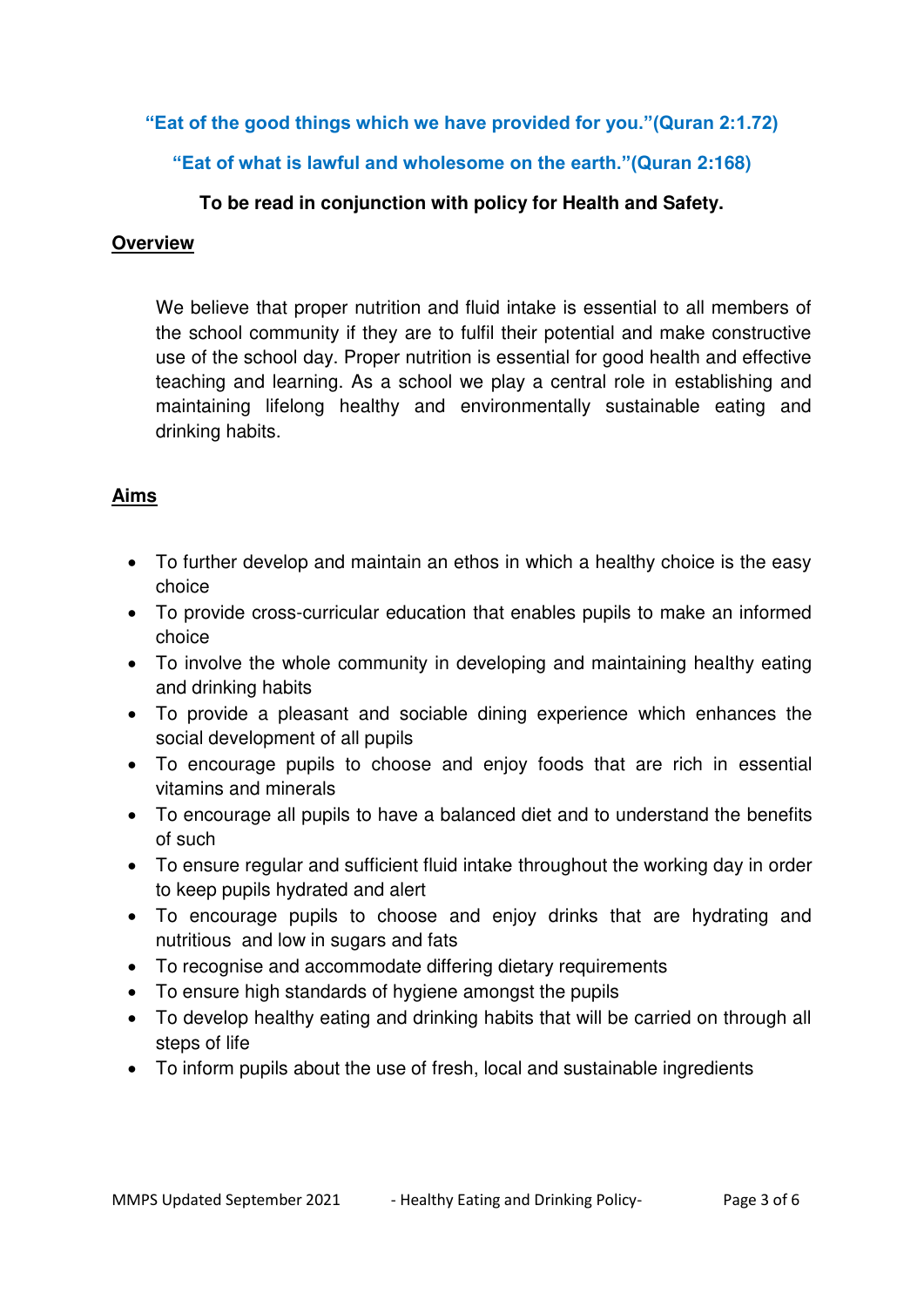#### **Consultation Process**

The policy has been developed in consultation with:

- Our catering contractors
- Senior leadership team
- School Council
- Pupils

We have an active School Council which has representatives from Year 2 to Year 6.They meet with the School Council and the Eco Warriors to discuss menus.

This policy will cover the following:

- Snack time
- School meals
- Packed Lunches
- Breakfast Club
- Food provided at the school, other than meals
- Healthy eating, as part of the curriculum

#### **Snack time**

Pupils are encouraged to bring a piece of fruit and water is always available in the classrooms and dining room.

#### **Packed Lunches**

Pupils eating packed lunches sit alongside their peers in the dinner hall and are encouraged in the same way to eat what has been provided for them and not waste food. They should not be throwing away uneaten items at school so that parents are aware of what their child has consumed at school. We aim to encourage pupils to bring healthy packed lunches with a variety of foods. Lunchtime supervisors and other staff on duty are encouraged to express any concerns they may have regarding any pupils that consistently bring unsuitable options in their packed lunches. Teachers will then follow up with parents and monitor situations as necessary.

Every Tuesday and Thursday is a fruit and yoghurt dessert day. On these days all pupils must only bring in fruit or yoghurt for their dessert.

On the remaining days, no chocolate bars, fizzy drinks or cordials are allowed.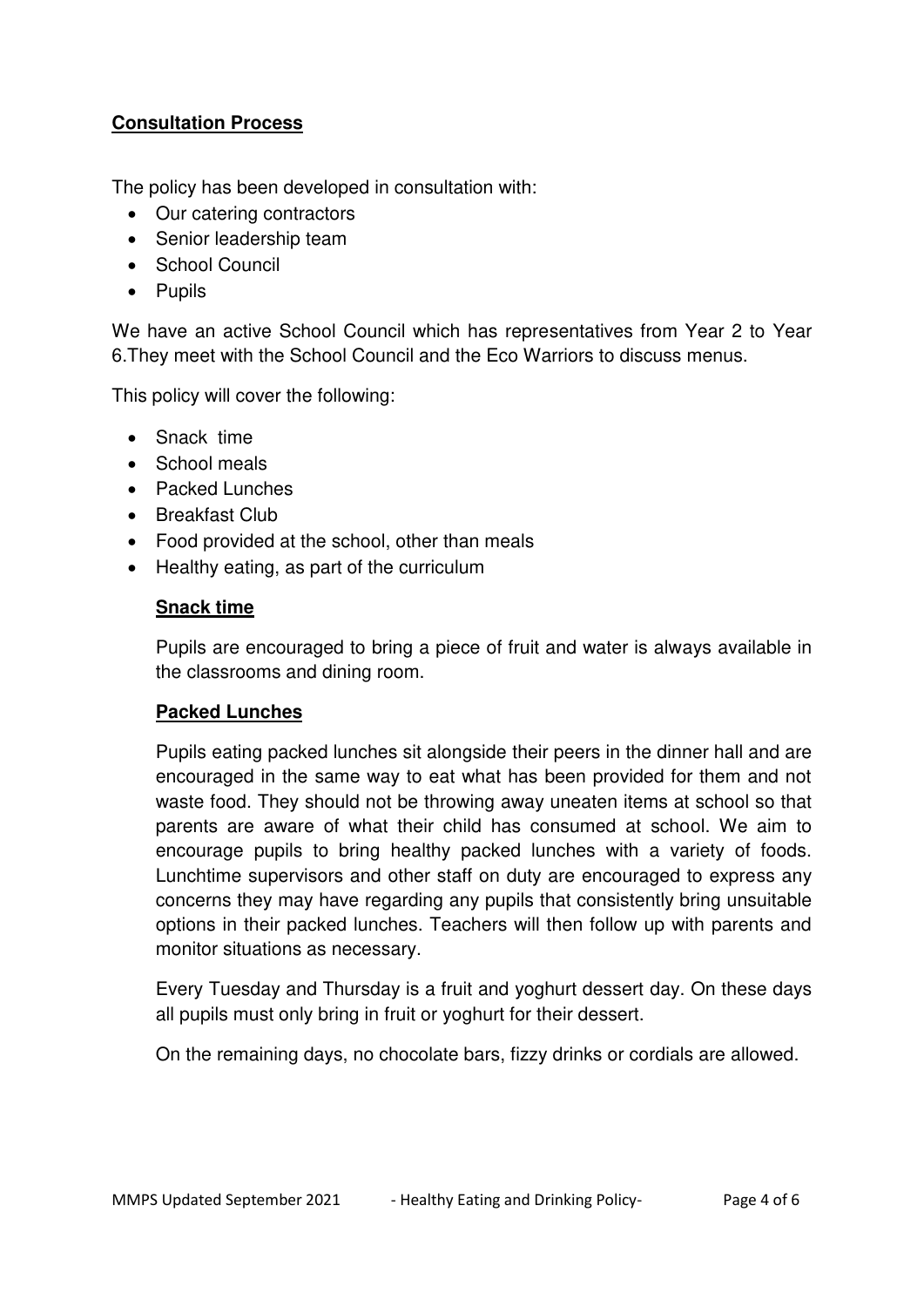#### **School Dinner**

It is our aim to provide a stimulating, yet relaxing, environment for pupils to eat their lunches, the tables and serving trolleys are set up strategically so that pupils can enter, choose their food, eat, and then exit in an organised manner. Lunchtime supervisors follow a careful rotation amongst year groups to ensure fairness with regards to first and last choice of lunches.

When going out on educational visits, the caterers provide each pupil with a packed lunch; however pupils are also allowed to bring their own, if they wish.

Every Tuesday and Thursday is a fruit and yoghurt dessert day. On these days all pupils will have a choice of only fruit or yoghurt for their dessert. There will be themed days from time to time and on these days pudding will be served.

#### **Breakfast Club**

Breakfast club runs daily from 7.45am-8.45am, with breakfast being served from 7.45am-8.45am. A varied selection of healthy and nutritious food is available, e.g. cereal, toast (wholemeal and 50/50), selection of fresh fruit and milk.

#### **Allergies**

Before pupils start school/nursery parents complete information forms, which include questions on dietary requirements and food allergies. If a parent informs us that their child has an allergy to certain foods we discuss this with them and ask for medical confirmation of the allergies.

#### **We are STRICTLY a nut free school. Nuts or any food containing nuts are not permitted on school premises.**

Parents of pupils who have allergies to any products, or who have special dietary requirements, are asked to make this clear in the medical questionnaire which they complete when their child enters the school. They should inform the school at once if their son or daughter subsequently develops an intolerance of any food. If they have school meals the caterers will be informed and will where possible provide a suitable alternative.